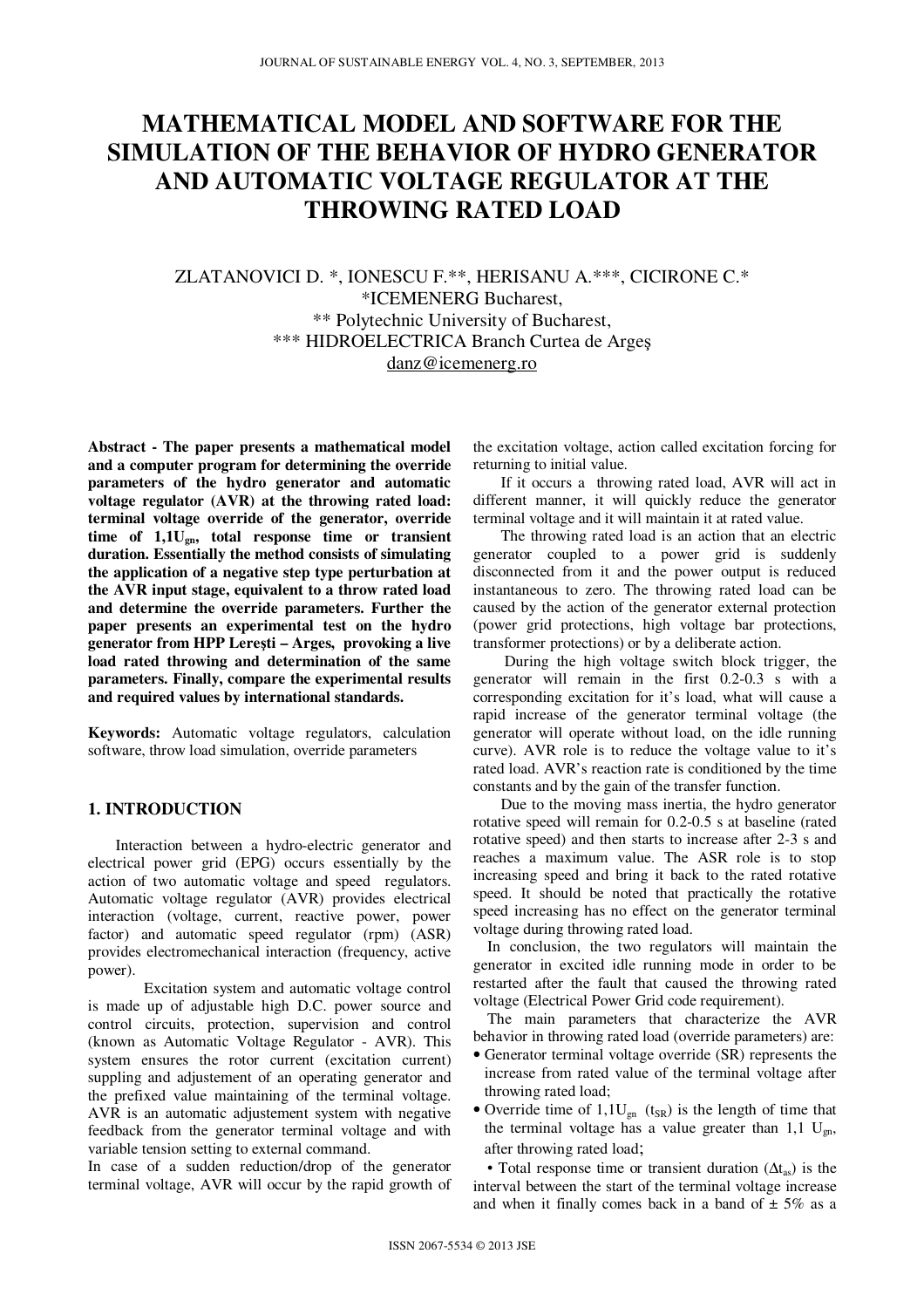result of AVR action, after throwing rated load.

## **2. MATHEMATICAL MODEL**

The developed mathematical model aims the simulation of a hydro generator throwing rated load mode.

The chosen model for studying the interaction between the hydro generator and the electrical power grid (EPG) is a simple scheme in which the generator is connected via a transformer (transformer block) and a line with known parameters to an infinite power bar (fig. 1).



## **Fig. 1. The employment of hydrogenerator in electrical power grid**

In fig. 1. sizes with index  $\mathbb{R}^n$  refers to the generator, the index  $\mu$ <sup>"</sup> to the transformer, the index  $L -$  to the infinite power line and index b and c to inductive and capacitive consumers conected to the tension line.

For this scheme were writing Park Blondel transient electric generator equations. After successive processing and customization for case study –throwing rated voltageresulting equations were<sup>1</sup>:

Mechanical equations:

$$
\frac{d\delta_g}{dt} = \omega s \tag{1}
$$

$$
\frac{ds}{dt} = -\frac{D}{T} s + \frac{1}{T} \frac{C_{mec,0}}{C_{mec,n}} - \frac{1}{T P_n} \left[ \frac{I}{X_q^{"}} e_d^{"} U_L \cos \delta_s + \frac{I}{X_d^{"}} e_q^{"} U_L \sin \delta_s + \left( \frac{I}{X_q^{"}} - \frac{I}{X_d^{"}} \right) U_L^2 \sin 2\delta_s \right]
$$
\n(2)

where: T – mechanical timp constant  $D = \frac{AC_{mec}}{AC_{mec}}$  - turbine auto-regulation constant *Cmec.n* = *Cmec.0* - synchronous mode turbine mechanical torque

 1 The mathematical model and computer program presented in this article has entirely original character. Equations and models used were selected from bibliography, have been converted, processed and custom parameters to determine parameters of the interaction between hydro generator and electrical power grid.

## δ *-* hydro generator internal angle *s* – hydro generator slip  $U_L$  –line voltage

Electrical equations:

$$
\frac{de'}{dt} = \frac{1}{T'_{d0}} \frac{\overline{X'}_{d} - \overline{X}_{\sigma}}{\overline{X'}_{d} - \overline{X}_{\sigma}} e_{f} - \frac{1}{T'_{d0}} \frac{\overline{X}_{d} - \overline{X}_{\sigma}}{\overline{X'}_{d} - \overline{X}_{\sigma}} e_{q}^{'} + \frac{1}{T'_{d0}} \frac{\overline{X}_{\sigma}}{\overline{X'}_{d} - \overline{X}_{\sigma}} e_{q}^{'} + \frac{1}{T'_{d0}} \frac{\overline{X}_{\sigma}}{\overline{X'}_{d}} \left(\overline{X}_{d} - \overline{X}_{\sigma}\right)^{2} e_{q}^{'} + \frac{1}{T'_{d0}} \frac{\left(\overline{X}_{d} - \overline{X}_{d}\right)\left(\overline{X'}_{d} - \overline{X}_{\sigma}\right)^{2}}{\overline{X'}_{d}} U_{d} \cos \delta_{g}
$$
\n
$$
\frac{de'}{dt} = \frac{1}{T'_{d0}} e_{f} - \frac{1}{T'_{d0}} \frac{X_{d} - X_{d}^{'}}{X'_{d} - X_{d}^{'} e_{q}^{'} + \frac{1}{T'_{d0}} \frac{X_{d} - X_{d}^{'}}{X'_{d} - X_{d}^{'} e_{q}^{''}} e_{q}^{''}}{u_{d}^{'} e_{q}^{'} + \frac{1}{T'_{d0}} \frac{X_{d} - X_{d}^{'}}{X'_{d} - X_{d}^{''}} e_{q}^{''}} (4)
$$
\n
$$
\frac{de'}{dt} = \frac{1}{T'_{d0}} (e_{q}^{'} - e_{q}^{''})
$$
\n(5)

where:

 $X_d$ ,  $X_d$ <sup>'</sup>,  $X_d$ <sup>''</sup>,  $X_q$ ,  $X_\sigma$  generator's reactances *T'do , T''do* generator's time constants  $e_q$ ,  $e'_{q}$ ,  $e''_{q}$ , electromotive force

*ef* rotor electromotive force (rotor related excitation voltage).

For the complex system automatic voltage regulator + exciter (digital type) it has been used a developed structure with one additional signal at the AVR input (after hydrogenerator slip / rpm) and the transfer function from the main AVR's line has 2 poles and one zero[7,10] (fig. 2.)



## **Fig. 2. RAT general block diagram with transfer functions [7]**

The resulting differential equations are:

$$
\frac{de_{fxI}}{dt} = \left[ e_{fxI.0} - e_{fxI} + k_u k_e A_r \left( U_{g0} - (1 - dU) U_g \right) \right] \frac{1}{T_{rI}} \quad (6)
$$
\n
$$
\frac{de_{fx2}}{dt} = \left[ e_{fx2.0} - e_{fx2} + k_u k_e B_r \left( U_{g0} - (1 - dU) U_g \right) \right] \frac{1}{T_{r2}} \quad (7)
$$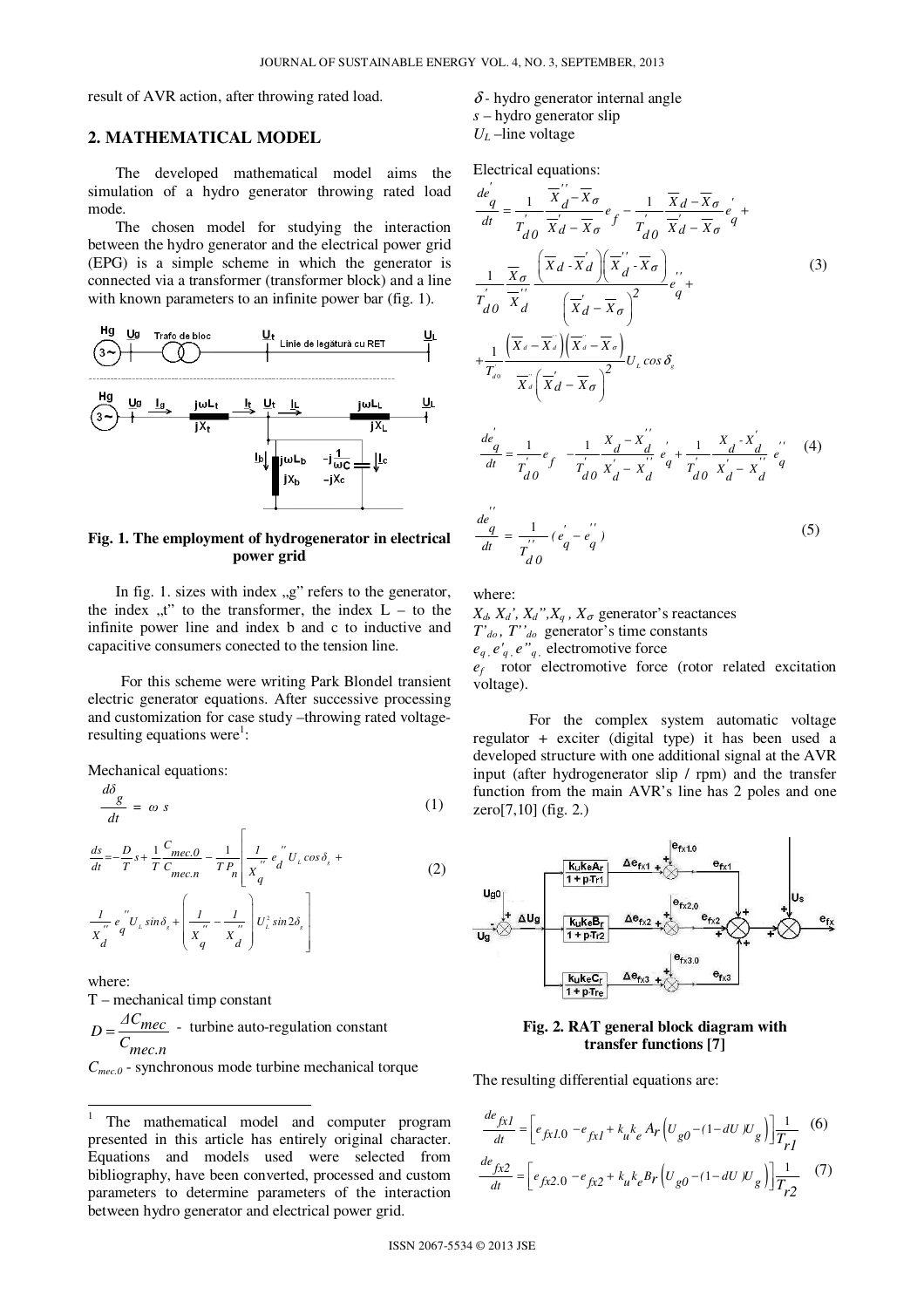$$
\frac{de_{fx3}}{dt} = \left[ e_{fx3.0} - e_{fx3} + k_u k_e C_r \left( U_{g0} - (1 - dU) U_g \right) \right] \frac{1}{T_{r3}} \tag{8}
$$

where:

$$
A_r = \frac{T_{r1}(T_{r1} - T_{ru})}{(T_{r2} - T_{r1})(T_{re} - T_{r1})}
$$
  
\n
$$
B_r = \frac{T_{r2}(T_{r2} - T_{ru})}{(T_{r1} - T_{r2})(T_{re} - T_{r2})}
$$
  
\n
$$
C_r = \frac{T_{re}(T_{re} - T_{ru})}{(T_{r1} - T_{re})(T_{r2} - T_{re})}
$$

 $T_{r1}$ ,  $T_{r2}$ ,  $T_{ru}$ ,  $T_{re}$  - time constants  $k_{\nu}$ ,  $k_{e}$  – gain constants  $e_{fx1}$ ,  $e_{fx2}$ ,  $e_{fx3}$  -  $e_f$  electromotive force  $e_f$  components  $e_{fx,0}$ ,  $e_{fx,2,0}$ ,  $e_{fx,3,0} - e_f$  initial components

For automatic speed regulator (ASR - digital type) of hydro turbine it has used a simplified structure (fig. 2.) of transfer function whose parameters were chosen from the thecnical literature because it hasn't an essential role in the events that cause forcing excitation.



**Fig. 3. ASR general block diagram with transfer functions (index "m" => mechanical)** 

The resulting differential equations are:

$$
\frac{dC_{mrl}}{dt} = \frac{1}{T_{v1}} \Big[ C_{mrl.0} - C_{mrl} - k_{v} A_{vl} s \Big]
$$
(9)

$$
\frac{dC_{mr2}}{dt} = \frac{1}{T_{v2}} \left[ C_{mr2.0} - C_{mr2} - k_v A_{v2} s \right]
$$
 (10)

where:

$$
A_{vI} = \frac{T_{vI} - T_{v3}}{T_{vI} - T_{v2}} , A_{v2} = -\frac{T_{v2} - T_{v3}}{T_{vI} - T_{v2}}
$$

 $k_v$ ,  $T_{v1}$ ,  $T_{v2}$ ,  $T_{v3}$  - AVR transfer function constants  $C_{m,r}$  - relative mechanical torque related to the rated mechanical torque (*Cmec.n*)

For the perturbed mode of throwing rated load, it is considered that rotative speed remains constant during the period after triggering ( $\delta = 0$ ,  $e_{d}^{''} = 0$ ). That for we will consider only generator electric equations (3) and (4) and AVR's equations  $(5)$ ,  $(6)$  and  $(7)$ .

## **3. PROGRAMME AND RESULTS**

The differential equations system were solved by finite difference method, Runge Kutta [6]. The program was written in C++. The program was called PRO-DINA-ArSa.

The input vales of the program PRO-DINA-ArSa were read of 4 data files:

- 1. File "AVR Value ArSa" which read:
	- Tr1, Tr2, Tru, Ku time constants and the gain factor of the AVR's transfer function;
	- Te, Ke time constant and transfer coefficient for Exciter;
	- dU applied disturbance value;
	- JP1 number of steps for integrating differential equations in the initial steady state (0.2 s);
	- JP2 total number of steps for the entire period (steady state and perturbed regime);
	- H integration step (typically 0.001 s).
- 2. File "ASR-PSS-ArSa characteristics":
- time constants and coefficients of ASR's transfer function gain;
- 3. File "Date HG-Trafo-LEA Regim-ArSa":
- time constants of the hydro generator, transformer, high-voltage line, infinite power bar;
- initial data for stationary operation mode before applying dU disturbance.
- 4. File "Reactance HG-Trafo-LEA-ArSa":
- reactances of the hydro generator, transformer, highvoltage line, infinite power bar;

Further the calculations and export the results:

- Calculation of HG+Transformer+line parameter;
- Calculation of stationary regime initial values: the hydrogenerator and transformer terminal voltage and other variables of the mathematical model;
- Calculation of differential equations coefficients for stationary mode;
- Application Runge Kutta numerical integration algorithm for a short period of stationary mode. This yields constant and equal values to the calculated values for the stationary mode;
- After each integration step numerical values resulting from integration: *T*  $U_{ex}$ ,  $U_{g}$ ,  $E_{f}$ ,  $U_{g,RAT}$ ,  $\delta$ ,  $P_{g}$ ,  $Q_{g}$ . Results are written to the excel file Results-ArSa.xsl;
- The system initializes disturbance regime:  $U_{g,RAT} = U_{g,0}$  $\delta = 0, e_d = 0;$
- Calculation of differential equations coefficients for throwing rated load mode;
- Application Runge Kutta numerical integration algorithm for disturbance mode between 6 s;
- At the end of each integration step is calculated hydrogenerator excitation voltages and the other operating parameters of schema elements, and resets  $U_{g.RAT} = Ug.0$ ;
- After each integration step numerical values resulting from integration: *T*  $U_{ex}$ ,  $U_{g}$ ,  $E_{f}$ ,  $U_{g.RAT}$ ,  $\delta$ ,  $P_{g}$ ,  $Qg$ . – Results are written in excel file results –Results- $ArSa$  xsl;
- At the end of the disturbance mode is calculated the AVR's performance achieved by throwing rated voltage *SR, tsp, ∆t<sub>as</sub>*.

Performance values are written to the Performances-ArSa.dat file.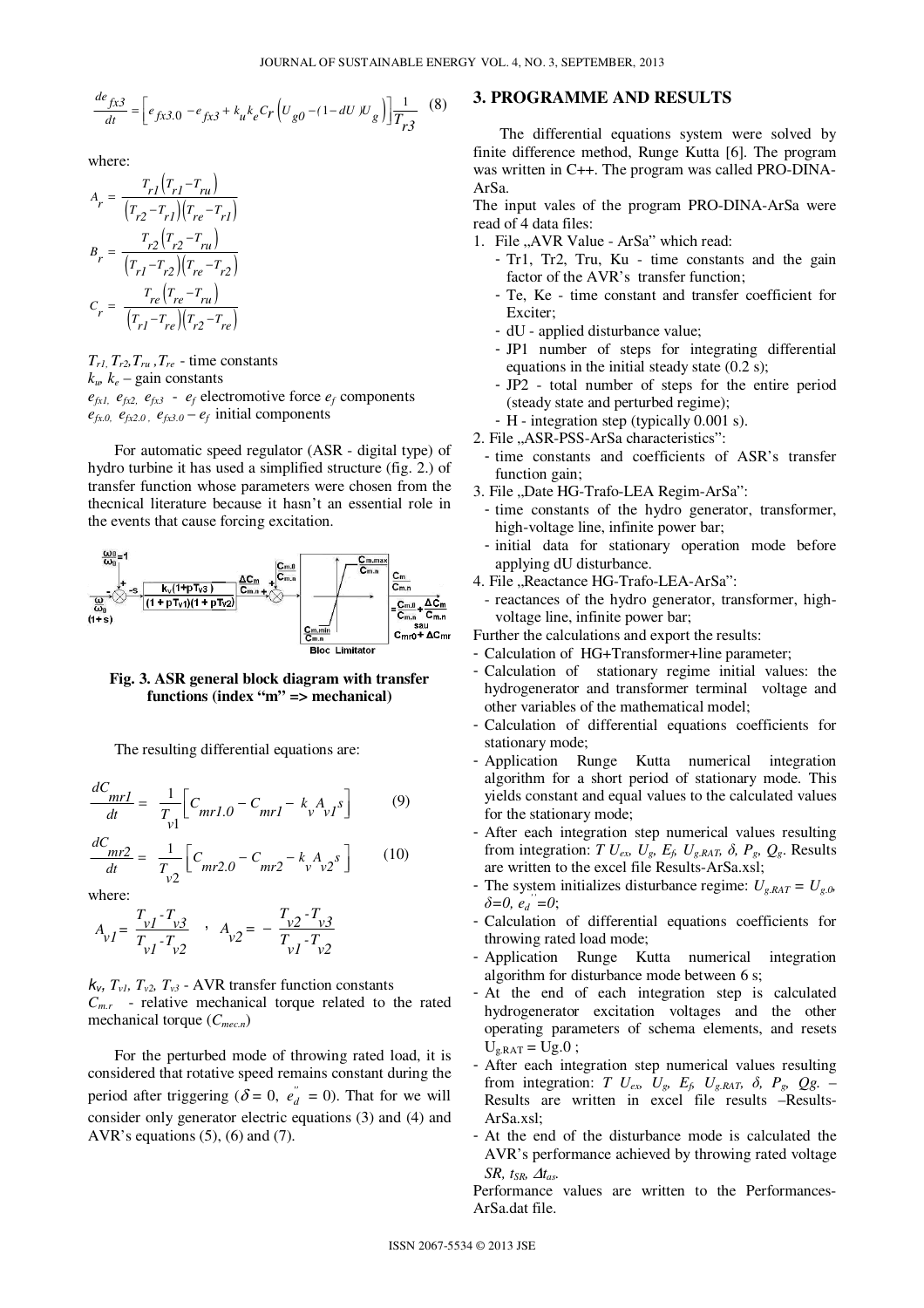Calculation results are obtained in two Excel files:

- 1. The file Results-ArSa.xls comprising a table with variables' values at each integration step results calculated in program in u.r. reported at their rated values;
- 2. The file "Performances-ArSa.dat" including AVR's performances achieved and the main input values used by the program to verify the accuracy of reading their entry into the program.

Figure 4 shows the Organizational chart of the PRO-DINA-ArSa software



#### **Fig. 4. Organizational chart of the PRO-DINA-ArSa software**

The program was run for the HPP Leresti with  $P_n =$ 19.5 MW and  $U_n = 10.5$  kV for throwing rated load in the following versions (Table 1):

- Four different values for the time constant  $T_{r1} = 0.04$ s, 0.15s, 0.20 and 0.40 and the other constants remain the same;
- Three different values for the time constant  $T_{ru}$  = 0.30s, 0.18 and 0.08s, the other constants remain the same to a disturbance  $dU_{g.RAT} = -20\%;$
- Three different values for the constant gain  $K_u = 30$ , 20, 10, the other constants remain the same; Constants  $T_{r2} = 0.07$ s,  $T_e = 0.25$ s,  $K_e = 0.5$  u.r / u.r remained unchanged.

RAT parameters resulting from throwing rated load, shown in Table 1:

- generator terminal voltage override (SR);
- override time of  $1,1U_{gn}$  (t<sub>SR</sub>);
- total response time or transient duration  $(\Delta t_{as})$ .

**Table 1. The results obtained with the program PRO-DINA-ArSa for HG Lere**ş**ti** 

| Variable<br>parameter     | Fig./<br>Curve | <b>Initial inputs</b> |          |                           | <b>Resultes</b> |          |                 |
|---------------------------|----------------|-----------------------|----------|---------------------------|-----------------|----------|-----------------|
|                           |                | $T_{r1}$              | $T_{ru}$ | $\mathbf{K}_{\mathbf{n}}$ | <b>SR</b>       | $t_{SR}$ | $\Delta t_{as}$ |
|                           |                | s                     | s        | u.r.                      | $\%$            | s        | s               |
| $T_{r1}$                  | 5/1            | 0.04                  | 0.30     | 20                        | 0.051           | 0.587    | 2.25            |
|                           | 5/2            | 0.15                  | 0.30     | 20                        | 0.060           | 0.753    | 2.65            |
|                           | 5/3            | 0.20                  | 0.30     | 20                        | 0.063           | 0.825    | 2.95            |
|                           | 5/4            | 0.40                  | 0.30     | 20                        | 0.072           | 1.088    | 4.55            |
| $T_{\rm m}$               | 6/1            | 0.04                  | 0.30     | 20                        | 0.051           | 0.587    | 2.25            |
|                           | 6/2            | 0.04                  | 0.18     | 20                        | 0.057           | 0.756    | 2.72            |
|                           | 6/3            | 0.04                  | 0.06     | 20                        | 0.066           | 1.053    | 2.9             |
| $\mathbf{K}_{\mathbf{u}}$ | 7/1            | 0.04                  | 0.30     | 30                        | 0.046           | 0.397    | 2.05            |
|                           | 7/2            | 0.04                  | 0.30     | 20                        | 0.051           | 0.587    | 2.25            |
|                           | 7/3            | 0.04                  | 0.30     | 10                        | 0.065           | >7.66    | 3.91            |

Figures 5, 6 and 7 presents examples of variation of response curves for throwing rated load for 4 values of the AVR time constant of the Tr1 respectively for 3 values of the gain coefficient



**Fig. 5 Throwing rated load response curves for 4**  values of AVR's  $T_{r1}$  constant



**Fig. 6. Throwing rated load response curves for 3 values of AVR's Tru constant**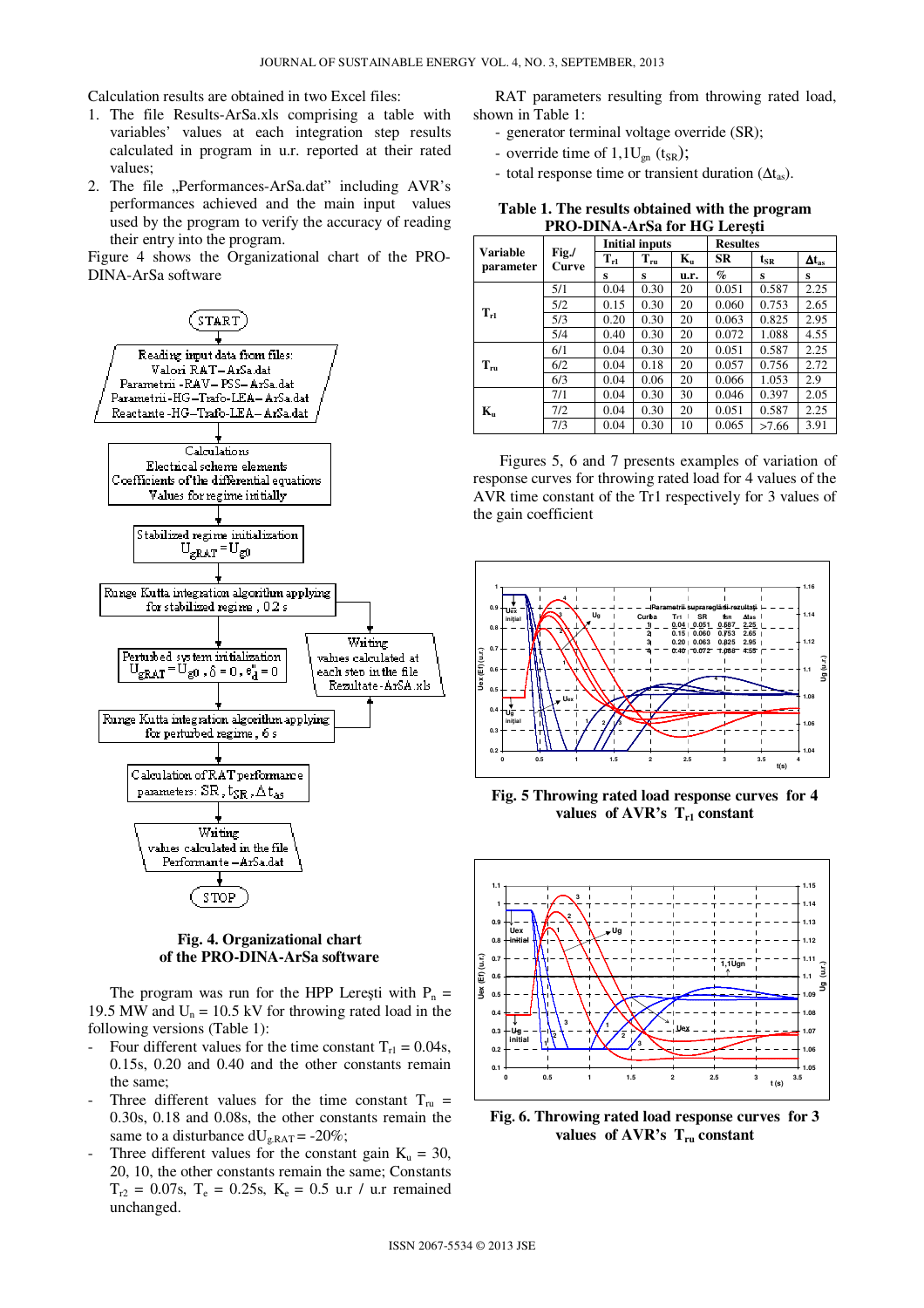

**Fig. 7 Throwing rated load response curves for 3 values of AVR's Ku constant** 

In diagrams can follow the evolution of stationary mode, in perturbated mode for excitation voltage Uex and the generator terminals voltage Ug.

It is noted that throwing rated load occurred after 0.3 s of steady mode and excitation voltage at the generator terminals voltage begin to stabilize after 2 -3.5 s depending on the parameter that varies.

## **4. MESURMENT RESULTS**

Tests were performed on hydro generator of 19.5 MW and 10.5 kV of HPP Lereşti, equipped with rotating exciter and a.c. reverse generator and RAT - powered digital indirectly.

The rated load throw test was performed by disconnecting block switch on the 110 kV in secondary traformer block of HPP Lereşti with generator operating at close to rated load. There were registred the generator terminal voltage and excitation voltage (Fig. 8)



**Fig.8. HG HPP Lere**ş**ti - throwing rated load test and graphic determining of the override (SR) quantities**

Override sizes were determined graphically [12] by recording the terminal voltage:

- generator terminals voltage override, SR, was calculated using [12]:

$$
SR = \frac{U_{gmax} - U_{gn}}{U_{gn}} \tag{7}
$$

where:

 $U_{g \text{max}}$  - the maximum terminal voltage after rated load throw ;

Ugn - terminal rated voltage;

Override time of  $1,1U_{\text{gn}}$  (t<sub>SR</sub>) is the length of time that the terminal voltage has a value greater than  $1,1 \text{ U}_{\text{on}}$ , after rated load throw and it is read from the chart curve as defined at the end of paragraph 1.

Resulting values:  $SR = 0.054$  u.r.,  $t_{SR} = 0.56$  s și  $\Delta t_{\rm as} = 2.1$  s

#### **5. COMPARISON BETWEEN RESULTS**

Table 2 shows, for comparison, results of the calculation, the results of measurements and requirements of international standards [8, 11] for the three parameters of voltage override.

|  | Table 2. Comparative values, calculated and measured |
|--|------------------------------------------------------|
|  |                                                      |

| Values     | <b>Sets</b> | Imposed values |            |             | Result     |          |                     |
|------------|-------------|----------------|------------|-------------|------------|----------|---------------------|
| types      | values      |                |            |             |            |          |                     |
|            |             | $T_{r1}$       | $T_{ru}$   | $K_{\rm n}$ | <b>SR</b>  | $t_{SR}$ | $\Delta t_{\rm as}$ |
|            |             | s              | s          | u.r.        | u.r.       | S        | S                   |
| Demands    | $\Omega$    | $\leq 0.1$     | $\leq 0.3$ | $10-50$     | $\leq 0,1$ | $\leq$ 1 | $\leq$ 3            |
| Calculated | 1           | 0.04           | 0.30       | 20          | 0.051      | 0.587    | 2.25                |
|            | 2           | 0.15           | 0.30       | 20          | 0.060      | 0.753    | 2.65                |
|            | 3           | 0.20           | 0.30       | 20          | 0.063      | 0.825    | 2.95                |
|            | 4           | 0.40           | 0.30       | 20          | 0.072      | 1.088    | 4.55                |
|            | 5           | 0.04           | 0.18       | 20          | 0.057      | 0.756    | 2.72                |
|            | 6           | 0.04           | 0.06       | 20          | 0.066      | 1.053    | 2.9                 |
|            | 7           | 0.04           | 0.30       | 30          | 0.046      | 0.397    | 2.051               |
|            | 8           | 0.04           | 0.30       | 10          | 0.065      | >7.66    | 3.91                |
| Measured   | 9           | 0.04           | 0.30       | 15          | 0.054      | 0.56     | 2.10                |

From calculated values were chosen 8 sets of distinct calculated results, for comparison and selection.

The analysis of calculation results for HG HPP Lereşti compared to international standards criteria for performance parameters resulting 5 sets of values (1,2, 3, 5, 7) which fully satisfy these criteria (table 2). For these sets of parameters corresponding sets of values for the AVR transfer function constants.

Comparing the performance parameters calculated with measured performance parameters is observed that the set of values as 1 are very close to the set of existing HG constant and determined by measurements  $(4.5 \% -$ 6.6 %). Calculation error is acceptable.

So the set of values for the AVR transfer function constants for the HG HPP Lereşti determined by calculation and verified by measurements and providing performance parameters as required international standards are:  $T_{r1} = 0.04$ s,  $T_{ru} = 0.30$ s,  $K_u = 20$  u.r / u.r.